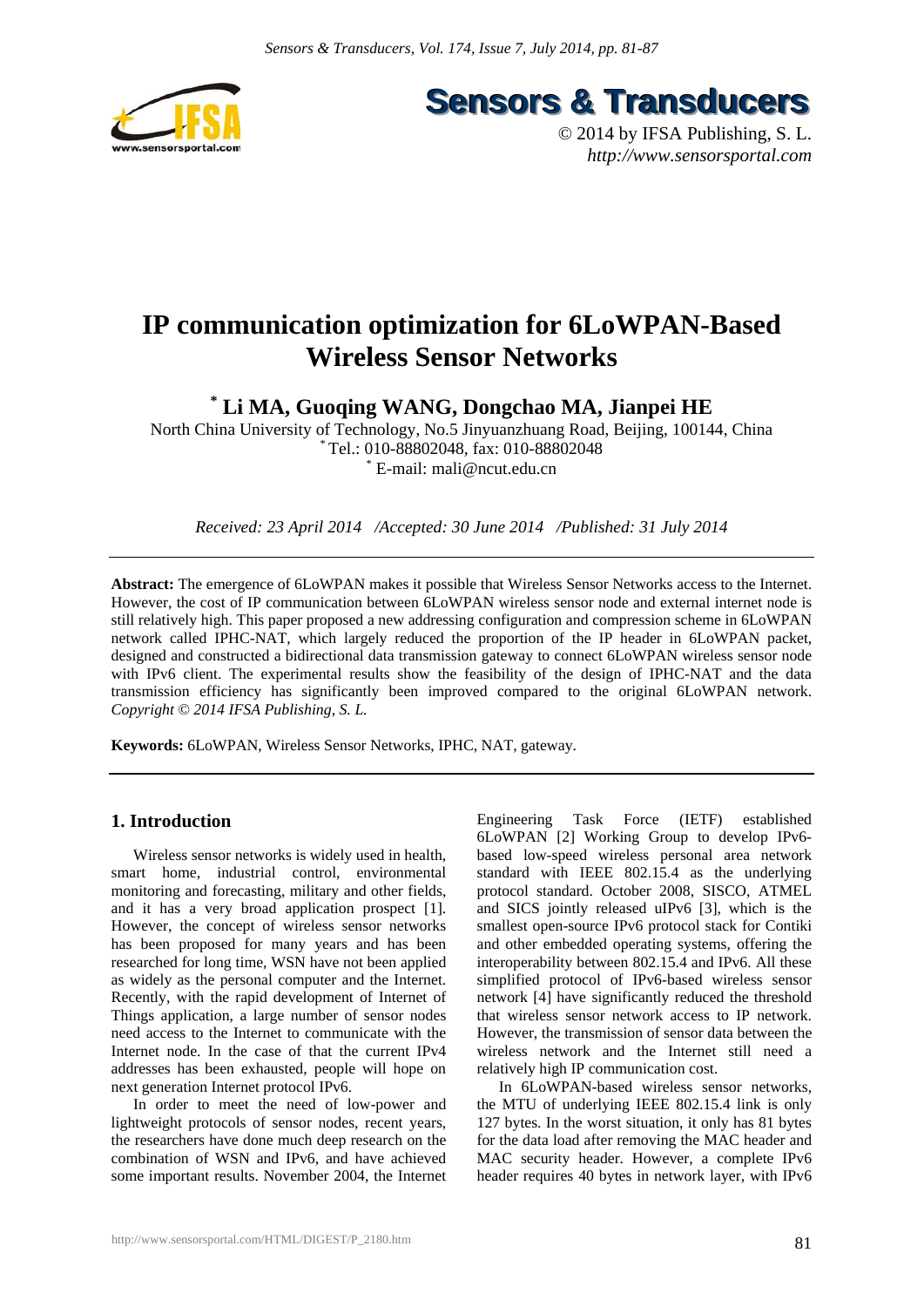source address and destination address occupying 16 bytes respectively. In order to improve the efficiency of data transmission and network resource utilization, IP header needs to be compressed effectively. 6LoWPAN\_HC1 header compression which is described by document [5] highly optimized the local address compression in unicast link. The improvement program IPHC defined by document [6] achieved the effective compression of the global IPv6 addresses and multicast addresses. Then, the part of HC1 header compression will be discarded, supporting header compression techniques IPHC. But the context-sharing address compression used by IPHC made the system overhead and software complexity increasing. On the basis of these two 6LoWPAN header compression scheme, document [7] respectively designed the simple and flexible solutions IIPHC1 and relatively complex IIPHC2 programs for the link-local and global addresses, and using stateless compression for all the global address, which reduce the complexity of the header compression to some extent. Considering 6LoWPAN header compression is mainly for the address compression, IIPHC and IPHC compression are still have problems of low address compression efficiency and high design complexity, which further lead to low data transmission efficiency and short life of the sensor node. In view of the above situation, on the basis of header compression technology IPHC, this paper introduced NAT/PAT: (1) the part of IPv6 header removing the source and destination addresses still use IPHC to compress; (2) IPv6 address field uniformly use the 16-bit short address to identify to reduce system overhead caused by address compression, and transfer more work to 6LoWPAN gateway which rely on the power supply. In the sensor networks, the network address identified by a 16-bit short address. Then the NAT gateway makes the conversion of internal network address and outside network address.

This paper first presented a new 6LoWPANbased wireless sensor network address configuration, compression and conversion program IPHC-NAT, allowing the internal wireless sensor nodes to use a 16-bit short address as link-local address for packet data transmission. Then add NAT mechanism on 6LoWPAN gateway to achieve the mapping of IEEE 64-bit extended node address and 16-bit short node address. Combining global routing prefix issued by upper router, sensor node own a global address, and achieve bi-directional data transfer with IPv6 users.

The paper is organized as follows: Section 2 describes related work on 6LoWPAN-Based wireless sensor networks; Section 3 presents 6LoWPAN network address configuration, compression and conversion program IPHC-NAT, and gives the bidirectional data transfer process between WSN nodes and internal IPv6 users; Section 4 discusses the implementation of 6LoWPAN gateway and analyzes experimental data; Section 5 of this paper summarizes the research and propose the future research directions.

## **2. Related Work**

## **2.1. The Network Topology of 6LoWPAN**

The interconnection of Wireless sensor networks and the Internet mainly includes three elements: the 6LoWPAN-based WSN; 6LoWPAN gateway; IPv6 users, as it is shown in Fig. 1.



**Fig. 1.** The connection of IPv6 user and WSN.

1) All the nodes in 6LoWPAN-based WSN support 6LoWPAN protocol, realizing the IPv6 data transmission by fragmentation and compression mechanisms of 6LoWPAN.

2) 6LoWPAN gateway is an important component integrating wireless sensor network into the IPv6 network. Its main tasks include compressing and decompressing IPv6/6LoWPAN header, as well as making fragmentation for a large packet and reassembling. The above tasks are done through 6LoWPAN adaptation layer, as shown in Fig. 2.

| Application           |  |
|-----------------------|--|
| Transport             |  |
| <b>IP</b> v6 Internet |  |
| 6LoWPAN               |  |
| 802.15.4 MAC          |  |
| 802.15.4 Physical     |  |
|                       |  |

**Fig. 2.** The 6LoWPAN protocol stack.

3) IPv6 users can directly establish communication of end to end with 6LoWPAN-based WSN internal nodes, controlling the state of the node and accessing the data collected by the nodes. Our program in this paper also supports that the internal WSN node actively connect to external IPv6 users, which is quite important in some scenarios.

#### **2.2. Address Auto-configuration**

Each node in IEEE 802.15.4 network has a 64-bit address that can uniquely represent this device. But in 802.15.4, the size of the packet is limited and 64 bits long address is impractical, so nodes are allowed to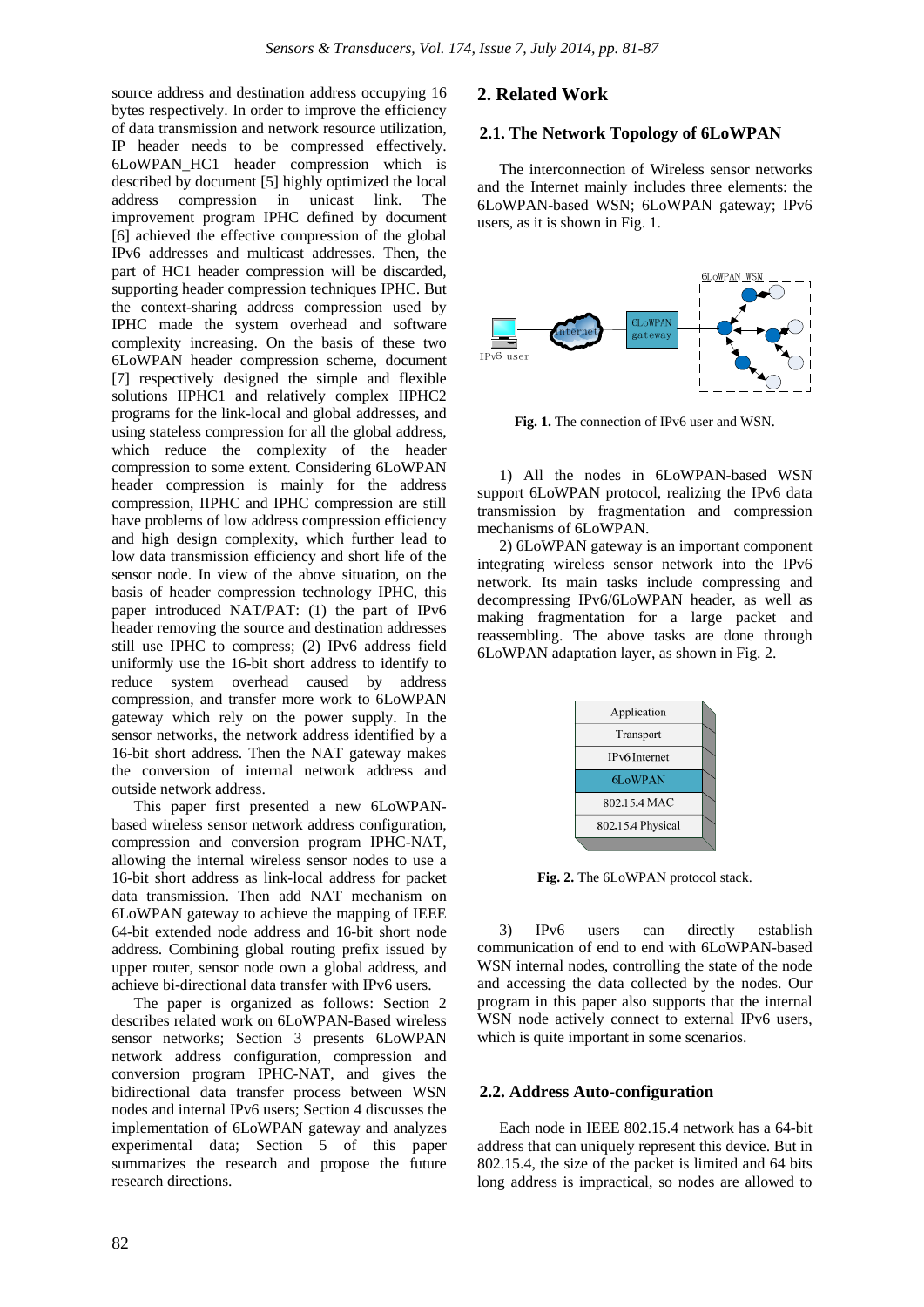use 16-bit short address. This short address is assigned by the PAN coordinator, and is only valid in the PAN. You can select any one of the nodes including short and long address to send packets.

The IPv6 address of 6LoWPAN sensor node consists of two parts: the 64 global routing prefix obtained from the upper router and 64-bit interface ID created locally. Interface ID can be obtained by EUI-64 which is converted by the 48-bit MAC address. In IEEE 802.15.4, all devices have the EUI-64 address, and 16-bit short address is also allowed to be used. When using a short address, a 48-bit pseudoaddress can be acquired by the following algorithm:

•The first 16 bits correspond to the PAN ID;

•The next 16 bits are all zero;

•The remaining 16 bits correspond to the short address. Then this 48-bit address can be used following the "IPv6 over Ethernet" address packaging technology [8].

#### **2.3. 6LoWPAN Header Compression**

The idea of 6LoWPAN header compression is that the IP address is exported from the link-layer address, in order to avoid unnecessary duplication information, as well as IPv6 header omit some common values [9]. In addition, shared context technology (for example, a common 6LoWPAN network prefix) can be used to compress IPv6 global address.

HC1 and IPHC are two 6LoWPAN header compression techniques. HC1 compression is valid for unicast link-local address, but very limited for the global address and multicast addresses. IPHC is an effective compression technique for the global IPv6 addresses. The Fig. 3 below shows the basic coding IPHC format.



**Fig. 3.** The coding of IPHC.

IPv6 address compression of IPHC does not apply to the low-power network equipment in WSN. The reasons are mainly as follows: (1) IPHC compression increases the software complexity and system overhead; (2) IP address will be calculated by the link-layer address if it is not included in this context. But, during a packet transmission, network layer address is immutable, the link-layer address will change. So deriving IP address from the link-layer address will undoubtedly increase the complexity of the algorithm design.

# **2.4. NAT / PAT Technology**

Network Address Translation (network address translation, NAT) can be used to map the private address and the global address. This technique allows a site using a set of private addresses for internal communications, and using another group (at least one) of global Internet address communicating with others. PAT is a form of dynamic NAT, using different TCP / UDP port numbers to map multiple IP addresses to a single IP address. On the PAT, it can make each computer converted to the same public IP address in a private network, with assigning different source port numbers. Sometimes the NAT / PAT are referred to as NAT.

In order to reduce IP communication cost for 6LoWPAN network, the paper uses the idea of NAT: 6LoWPAN gateway provides a 16 bits port ID for each connection between the sensor node and the Internet nodes. In 6LoWPAN internal network, data transmission between 6LoWPAN gateway and node via 16 bits port ID and 16 bits short address, making more space to the data of application layer, while the bottom nodes do not have to make a complex address compression operations, reducing node energy consumption and prolonging the lifetime of 6LoWPAN networks.

## **3. IPHC-NAT Program**

IEEE 802.15.4 defines two addressing modes, which are IEEE 64-bit extended address and 16-bit PAN (Personal Area Network) separate address. To reduce the IP communication cost in sensor network and avoid address conflict, we introduce the NAT mechanism to 6LoWPAN gateway, using 16 bits short address to identify the network layer address, completing the conversion between 16-bit short address and 64-bit extended address after the data packet reach the 6LoWPAN gateway, and forming their own global unicast addresses by combining global routing prefix, then exchange data with IPv6 users.

#### **3.1. IPHC-NAT Program**

For the issue of 6LoWPAN header compression, the purpose is to reduce the communication overhead of IP header in data transmission. This paper introduces NAT ideas on the basis of IPHC and proposes a new 6LoWPAN network address configuration compression conversion program, called IPHC-NAT. The program use IPHC to compress 6LoWPAN header beside the address field, Source and destination address are identified by 16 bit short address in 6LoWPAN networks inside. When 6LoWPAN network nodes communicate with the external network, internal address will be replaced by the global address at the gateway.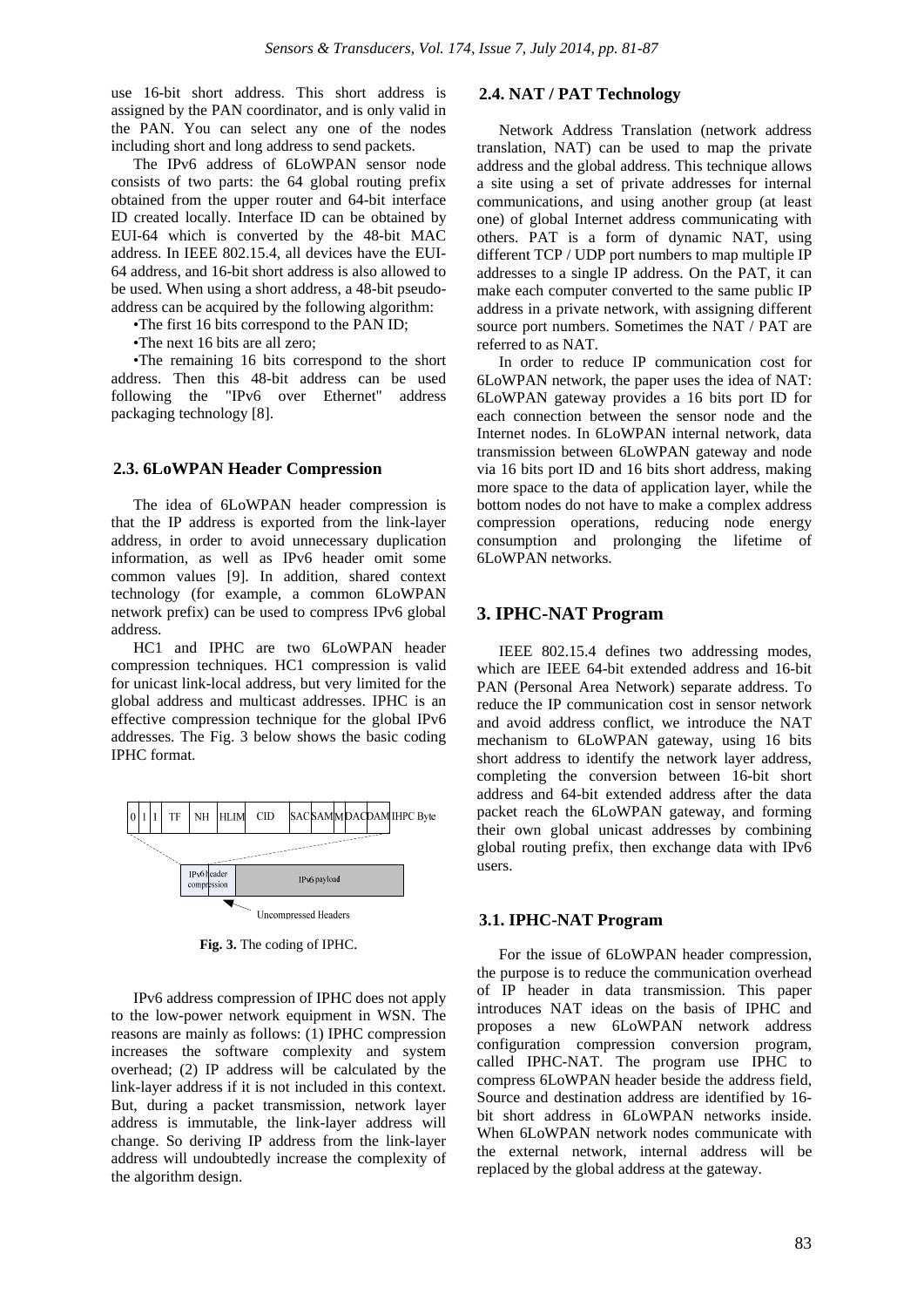Specifically , when the internal WSN node communicate with the IPv6 user, the gateway assigns a 16-bit port ID for each end to end communication, and decomposes data communication into the communication between the internal node and the WSN gateways and the communication between IPv6 users and a gateway. When a packet data from the internal nodes sent to WSN gateway, the source address is 16 bits PAN address of the node, while destination address is 16 bits port ID assigned by gateway. In the same way, when the packet data from the WSN gateway sent to internal nodes, the source address is 16 bits port ID assigned by gateway, the destination address is the 16 bits PAN independent address of the node.

We identify the source and destination addresses field base on the improved 6LoWPAN header compression technique IPHC, as shown in Fig. 4.



**Fig. 4.** The coding of IPHC-NAT.

The meaning of addressing type identifiers is as the following:

 $V = 00$ , indicates the source address SA is a 16 PAN separate address;

 $V = 11$ , indicates the source address SA is 16 bits port ID assigned by NAT gateway and the packet is sent by gateway;

 $V = 01$ , indicates the source address SA is a 64bit extended address;

 $V = 10$ , indicates the source address SA is a 128 bits full IPv6 address;

 $F = 00$ , indicates the destination address DA is a 16 bits PAN separate address;

 $F = 11$ , indicates the destination address DA is a 16 bits port ID by assigned NAT gateway and the packet need to be sent to gateway;

 $F = 01$ , indicates the destination address DA is a 64-bit extended address;

 $F = 10$ , indicates the destination address DA is a 128 bit full IPv6 address.

# **3.2. Bidirectional Data Transfer**

Scene I, WSN node actively connected to IPv6 users:

1) A WSN internal node actively connects to IPV6 user. Connection request firstly was send to the gateway.

2) Gateway check the mapping table of 16-bit PAN separate addresses and the 64-bit extended address, as shown in Table 1, and combine the global unicast routing prefixes to form a global unicast address.

**Table 1.** Address mapping.

| <b>Short</b><br>address | MAC                 | <b>Global IPv6</b>        |
|-------------------------|---------------------|---------------------------|
| 1234                    | 0212:4b00:0108:bb2c | 2001::0212:4b00:0108:bh2c |
| .                       | .                   | .                         |

3) Gateway binds a 16-bit port ID for this end to end communication, and records it in the NAT port table, as shown in Table 2.

**Table 2.** NAT port table.

| SА                        | DА                        | Port<br>ID |
|---------------------------|---------------------------|------------|
| 2001::0212:4b00:0108:bb2c | 2002::0215:2000:0002:2145 | 4567       |
| .                         | $\cdots$                  | $\cdots$   |

4) When the packet data returns from the IPv6 user, the gateway make the destination address of the data packet 16-bit internal PAN separate address of the node, while the source address is set to corresponding 16-bit port ID, and set the addressing type identifier V to 11, F to 00, send the packet to WSN internal nodes.

5) WSN internal nodes set source address of the data packet to 16-bit PAN separate address, while the destination address of this packet is set to Corresponding 16-bit port ID, and set the address type identifier V to 00, F to 11, send the packet to the gateway and then send it to IPv6 users through the gateway. At this point, the packet data communication is established, as shown in Fig. 5.



**Fig. 5.** WSN internal node actively connects to IPv6 user.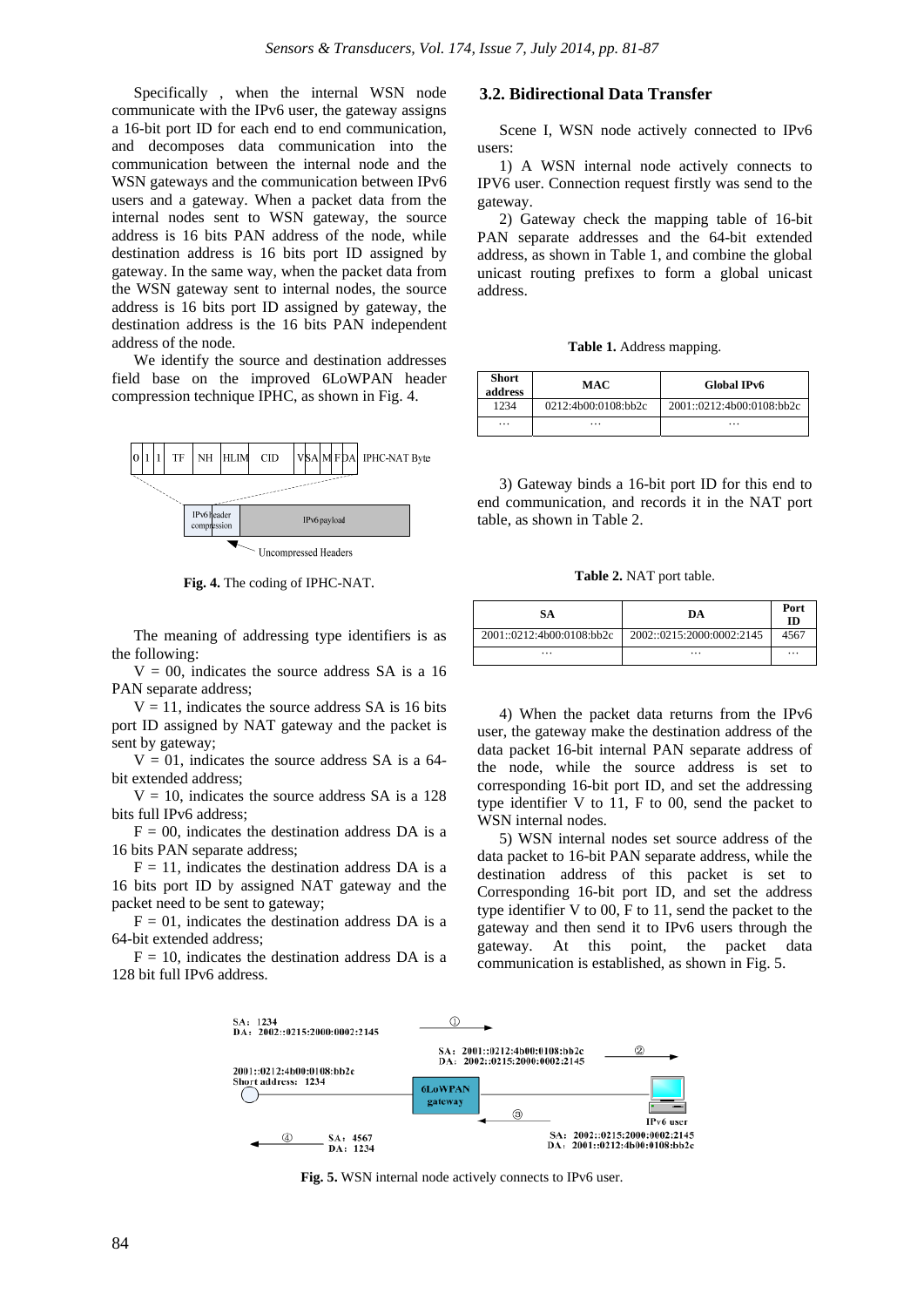Scene II, IPv6 users actively visit WSN node:

1) The request of IPv6 user is sent to the gateway;

2) Gateway get the 64-bit extended address of the target node from the destination address of the packet data, and get the 16-bit PAN separate address of target node through checking the address mapping table;

3) Gateway binds a 16-bit port ID for this end to end communication, and records it in the NAT port table;

4) Gateway set the 16-bit PAN separate address of the target node as the destination address of packet data, while the source address is set to Corresponding

16-bit port ID, and the address type identifier V is set to 11, F is set to 00, send the packet to the target node;

5) The source address of the packet data is set to 16-bit PAN separate address by the inside node, while the destination address of this packet data is set to the corresponding 16-bit port ID, and the address type identifier V is set to 00, F is set to 11, then the packet is sent to the gateway, and is sent to IPv6 users through the gateway. At this point, the packet data communication is established, as shown in Fig. 6.



**Fig. 6.** IPv6 actively access WSN internal node.

### **4. Implementation and Testing**

In the design of 6LoWPAN-based wireless sensor network, TI's CC2530 is chosen as the core component of the sensor node, using Contiki operating system as the software platform [10]. Underlying communication protocol follows the IEEE 802.15.4 standard. The functions of 6LoWPAN adaptation layer and IPv6 communication protocol stack are provided by the Contiki operating system. A border router program is deployed on a node which transports the data from the gateway to the WSN via radio and collects internal data through the serial port and uploads them to the gateway. 6LoWPAN gateway requires two network interfaces: one is a virtual TUN network port based on SLIP protocol, responsible for data exchange between the gateway and WSN border routing nodes; the other is Ethernet port to connect the gateway to the external IPv6 network. Gateway running the Linux operating system, realizing the NAT mechanism proposed in this paper through software, shown in Fig. 7.



**Fig. 7.** Experimental network topology.

On the aspect of system connectivity, after the 6LoWPAN-based WSN established, IPv6 client test the connection between the external IPv6 user and the wireless sensor nodes via ping6 command. IPv6 users and WSN node establish the connection successfully, as shown in Fig. 8.

| $\bullet$ linux@linux-laptop: $\sim$                                                                                                                               |
|--------------------------------------------------------------------------------------------------------------------------------------------------------------------|
|                                                                                                                                                                    |
| 文件(F) 编辑(E) 查看(V) 终端(T) 帮助(H)                                                                                                                                      |
| linux@linux-laptop:~\$ pinq6 2001::53aa:064c:0212:4b00:013c:c3bc<br>$\Delta$                                                                                       |
| PING 2001::53aa:064c:0212:4b00:013c:c3bc(2001:0:53aa:64c:212:4b00:13c:c3bc) 56 d                                                                                   |
| ata bytes                                                                                                                                                          |
| 64 bytes from 2001:0:53aa:64c:212:4b00:13c:c3bc: icmp seq=1 ttl=64 time=12.1 ms                                                                                    |
| 64 bytes from 2001:0:53aa:64c:212:4b00:13c:c3bc: icmp seq=2 ttl=64 time=15.1 ms                                                                                    |
| 64 bytes from 2001:0:53aa:64c:212:4b00:13c:c3bc: icmp seq=3 ttl=64 time=9.91 ms                                                                                    |
| 64 bytes from 2001:0:53aa:64c:212:4b00:13c:c3bc: icmp seq=4 ttl=64 time=7.87 ms                                                                                    |
| 64 bytes from 2001:0:53aa:64c:212:4b00:13c:c3bc: icmp seq=5 ttl=64 time=9.94 ms                                                                                    |
| 64 bytes from 2001:0:53aa:64c:212:4b00:13c:c3bc: icmp seq=6 ttl=64 time=8.81 ms                                                                                    |
| 64 bytes from 2001:0:53aa:64c:212:4b00:13c:c3bc: icmp seq=7 ttl=64 time=10.7 ms<br>64 bytes from 2001:0:53aa:64c:212:4b00:13c:c3bc: icmp seq=8 ttl=64 time=12.7 ms |
| 64 bytes from 2001:0:53aa:64c:212:4b00:13c:c3bc: icmp seq=9 ttl=64 time=10.8 ms                                                                                    |
| 64 bytes from 2001:0:53aa:64c:212:4b00:13c:c3bc: icmp seq=10 ttl=64 time=8.87 ms                                                                                   |
| l^c                                                                                                                                                                |
| --- 2001::53aa:064c:0212:4b00:013c:c3bc ping statistics ---                                                                                                        |
| 10 packets transmitted, 10 received, 0% packet loss, time 9015ms                                                                                                   |
| rtt min/avg/max/mdev = 7.873/10.696/15.105/2.045 ms                                                                                                                |
| linux@linux-laptop:~\$                                                                                                                                             |
|                                                                                                                                                                    |
|                                                                                                                                                                    |
|                                                                                                                                                                    |
|                                                                                                                                                                    |
|                                                                                                                                                                    |
|                                                                                                                                                                    |

**Fig. 8.** IPv6 user ping WSN internal node.

Considering some special scenarios which required the WSN internal nodes initiate connections, such as when the temperature exceeded the limit system should notify the user, in experiment, a node actively send data to an external IPv6 user and the IPv6 client successfully receive data uploaded from internal node of the WSN, as shown in Fig. 9.

On transmission performance of the system, this paper compared the IPHC-NAT program with HC1, IPHC program about the aspects of network throughput and energy consumption. The throughput in this article was the average rate that a node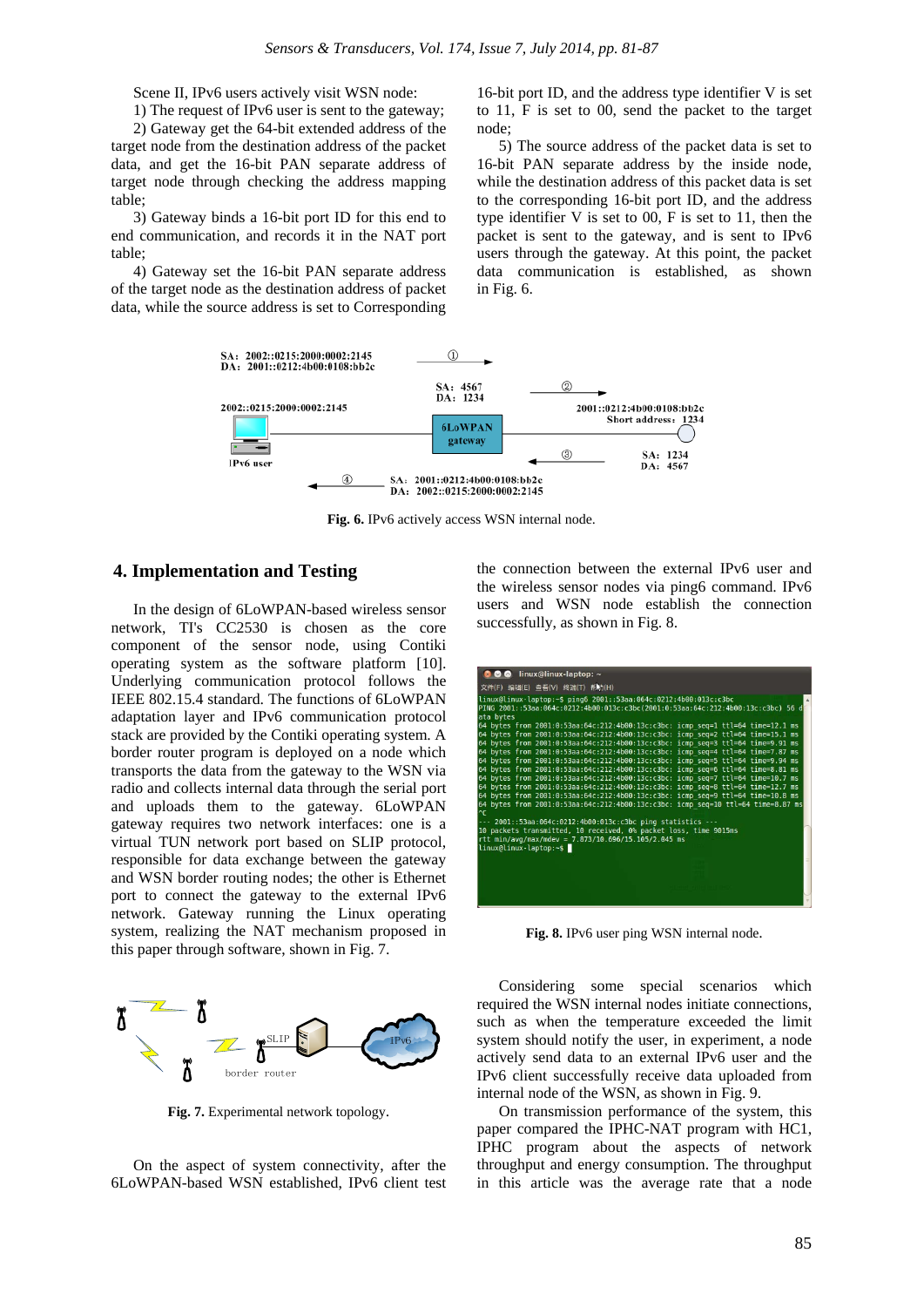successfully delivered data in communication channel, which could be obtained by computing the translate rate of systems ICMP6 package. Shown in Fig. 10, IPHC-NAT scheme was superior to HC1 and IPHC on the system throughput, because the data load of the MAC layer in our program was able to carry more IPv6 application data. When the data load reached 89 bytes, HC1 and IPHC needed to fragment the data with throughput decreasing. But this program did not need to fragment the data and the throughput was not affected significantly. With increasing of the load data, the program began to fragment the data with throughput decreasing. In contrast, IPHC-NAT solution obtains about contrast, IPHC-NAT solution obtains about 20 % -40 % improvement in throughput.

|                      | ID   | <b>EUI-64</b>       | Temperature | <b>Status</b> |  |
|----------------------|------|---------------------|-------------|---------------|--|
| 1                    | 1234 | 0212:4b00:0108:bb2c | 22.35       | Normal        |  |
| $\overline{2}$       | 1111 | 0212:4b00:0108:bb45 | 23.41       | Normal        |  |
| 3                    | 2222 | 0212:4b00:0108:bb37 | 38.76       | Abnorm        |  |
| 4                    | 3333 | 0212:4b00:0108:bb52 | 22.63       | Normal        |  |
| $\blacktriangleleft$ |      | Ш                   |             | ۱             |  |

**Fig. 9.** WSN internal nodes actively upload data.



**Fig. 10.** Data payload and throughput.

Energy consumption was defined as product of the sending power and the time in which a node sent the data. As shown in Fig. 11, with the increase of data load, the energy consumption of our IPHC-NAT program and the original program HC1, IPHC increased linearly. When the data need to be fragmented, energy consumption significantly increased. When the system became stable after fragmentation, energy consumption returned to increase linearly. Since IPHC-NAT program do not need the node to run complex address compression

algorithms, it effectively reduce the energy consumption of WSN system and extend the lifetime of wireless sensor networks.



**Fig. 11.** Data payload and energy consumption.

## **5. Summary**

In this paper, IPHC-NAT which is a new 6LoWPAN network address configuration, compression and conversion programs was proposed, allowing Transmission of 6LoWPAN packet data through 16-bit short address in wireless sensor network, while avoiding sensor node run complex address compression algorithms. Compared with traditional 6LoWPAN header compression solutions, IP communication cost of this program was further reduced. This paper designed and constructed a 6LoWPAN gateway, realized the bidirectional data transmission between the WSN internal nodes and external IPv6 users. Experimental results showed the feasibility of the IPHC-NAT program and the data transmission efficiency significantly better than the traditional 6LoWPAN network. It should be noted that there was still a lot of research work remained to be further studied, including the performance optimization of 6LoWPAN gateway and the study of 6LoWPAN network security mechanisms.

## **Acknowledgements**

This research work was supported by Beijing Natural Science Foundation (4132026) and National Natural Science Foundation of China (61300171).

## **References**

- [1]. Anisi, M. H., Abdullah, A. H., Razak, S. A., Ngadi, M. A., Overview of Data Routing Approaches for Wireless Sensor Networks, *Sensors,* Vol. 12, Issue 4, 2012, pp. 3964-3996.
- [2]. N. Kushalnagar, G. Montenegro, C. P. P. Schumacher, Ipv6 over low-power wireless personal area networks (6lowpans): Overview, assumptions, problem statement, and goals, *IETF, Tech*. *Rep.*, No. 4919, August 2007.